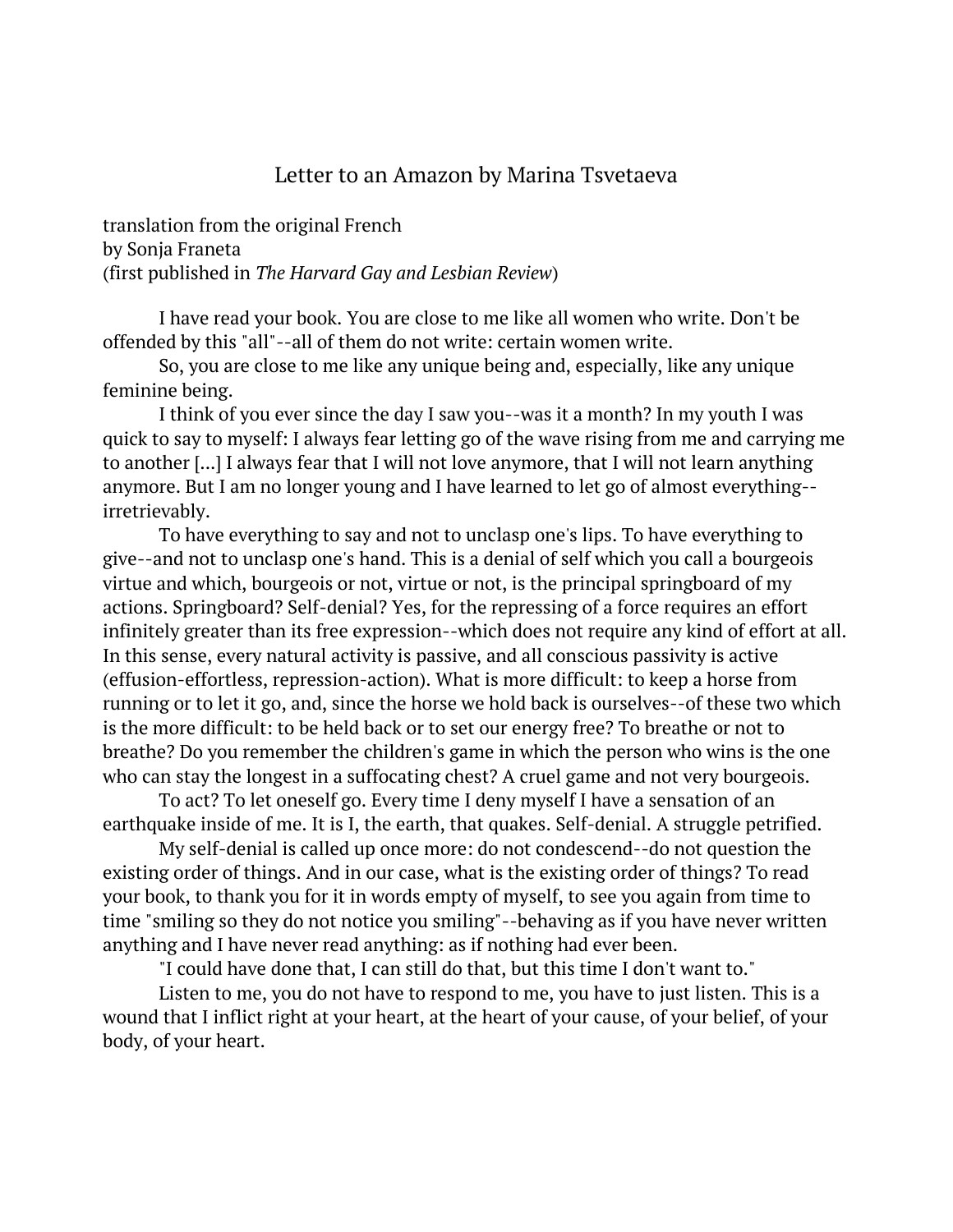There is one big gap in your book, only one, an enormous one--is it conscious or not? I don't believe in the unconsciousness of thinking beings, even less so in thinking beings who are writers, I absolutely do not believe that women write unconsciously.

This gap, left blank, this black hole--is the Child.

You return to it constantly, you give him in frequency what you should give him in importance, you plant him here and there and then again there, depriving him of the one shout you owe him.

This shout, is it possible you have never even heard it? "If only I could have a baby with you!"

This jealousy, fierce and unique in the world, implacable because it is incurable, incomparable to any other, any "normal one," even incomparable to maternal jealousy. This jealousy is a premonition of the inevitable break, those wide open eyes fixed on a baby she would one day want and that you the beloved cannot give her. Those eyes riveted on the child to come.

"Lovers do not have children." Yes, but they die. All of them. Romeo and Juliet, Tristan and Iseult, the Amazon and Achilles, Siegfried and Brunhilda (these all-powerful lovers, these disunited units, whose loving disunity transforms them into the most complete union...) And there are others... And others...in all songs, in all times, in all places... They don't have time for the future, which is the child, they don't have a child because they don't have a future, they only have the present, which is their love and their death always present. They die--or their love dies (degenerates into friendship, into maternity: the old Baucis with her old Philemon, the old Pulcheria with her old child, Athanasius--couples so monstrous they are touching.

Love in itself is childhood. Lovers are children. Children never have children.

Or--like Daphne and Chloe--we don't know anything more about them: even if they continue to live--they die in us, for us.

One cannot live by love. The only thing that survives love is the Child.

And that other shout, haven't you ever heard that one either?--"How I would love to have a child--without a man!" The smiling sigh of a young girl, the naive sigh of an old maid and, even, at times the hopeless sigh of a woman--How I would love one--solely my own!

And here the smiling young girl who does not want anything foreign in her body, who wants neither him nor anything of him, who wants only mine, meets at the crossroads another me, a she, who she does not have to fear, from whom she does not have to defend herself, for this other cannot do harm to her, just as one (at least in youth) cannot do harm to oneself. Certitude is most illusory and it vacillates from the first glance of distrust toward the girlfriend only to collapse under the heavy blows of the heart of her hatred.

But let's not anticipate: for the moment she is still happy and carefree, free to love from the heart, without the body, to love without fear, to love without doing harm.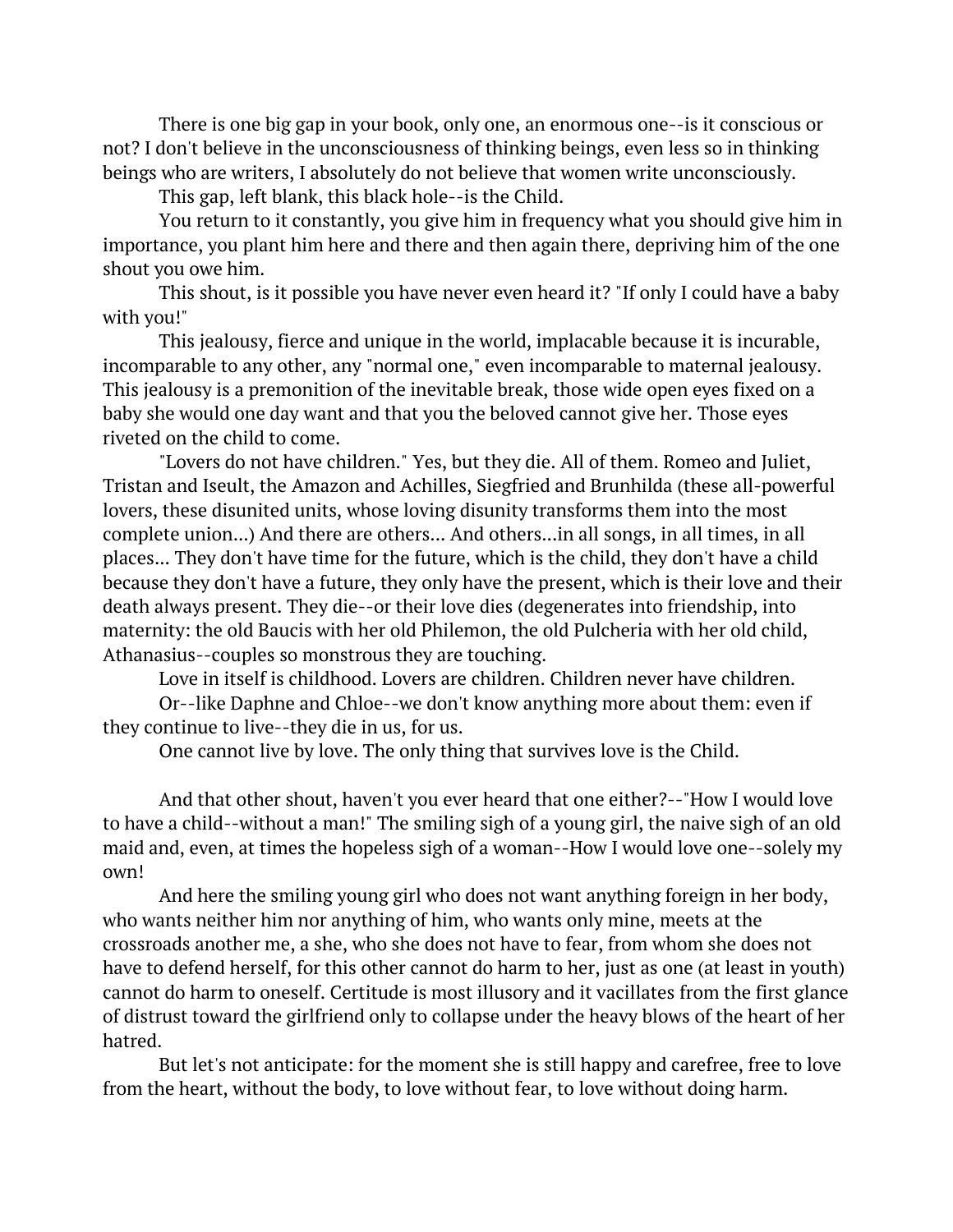And when harm is done--she discovers this is not harm at all. The harm--is [...] shame, regret, remorse, disgust. The harm the betrayal of her soul with a man, the betrayal of her childhood with the enemy. But there is no enemy because it is all still me, always me, a new me yet one who has been asleep inside of me and awakened by the other me, there, before me, externalized at last, and finally lovable. She did not need to deny herself in order to become a woman, she only needed to let herself go (from the very depths of her being)--to let herself be. No crack, no break, no stigma.

And these words sum it up:

--Oh me! Oh darling me!

Oh! It is never out of shame or disgust that she leaves her. It is out of and for something completely different.

In the beginning it is almost a joke. "What a beautiful little baby!" "Wouldn't you like one too?" "Yes." "No." "One with you--yes." "But...Well, I'm just kidding."

Another time it's a sigh. "How I would like..."

"What?" "Nothing." "Yes, yes, I know." "Because you know--that is--I want one by you..." Silence.

"You're still thinking about that?" "Because you said it...it's you who are talking about it."

She herself doesn't need anything, but she must give much too much, all that is left of herself to her. "I would have liked to have loved you as a little girl"--Just like a woman would say: I would have liked to have loved you as a little boy. Again you. Again a you. A you given birth by me.

Finally, it becomes a shout of desperation-- stark, irrevocable. "A child by you!"

The one who will never come. The one whose coming one cannot even pray for. One can ask the Virgin for a child from a lover, one can ask the Virgin for a child from an old man--the first a sin--the second a miracle--but one does not ask for something insane. A union which absolutely excludes a child. A state of things implying the absence of a child. Unthinkable. Everything but a child. Just as at a king's or gentleman's dinner, everything is there but bread. The great daily-feminine bread.

It is never simply the urgent desire of the one, the younger woman, the one who is more she. The older one does not need a child, she has her girlfriend to experience motherhood with. "You are my girlfriend, you are my god, you are my everything."

But the other doesn't want to be loved like a child, she wants a child to love. And the one who began with not wanting a child by him will end up with wanting a child by her. And it is because this cannot be, that one day she will leave her, still loving but harassed by the obvious and helpless jealousy of the other--and that again one day she will fall, shipwrecked, into the arms of the first person who comes along.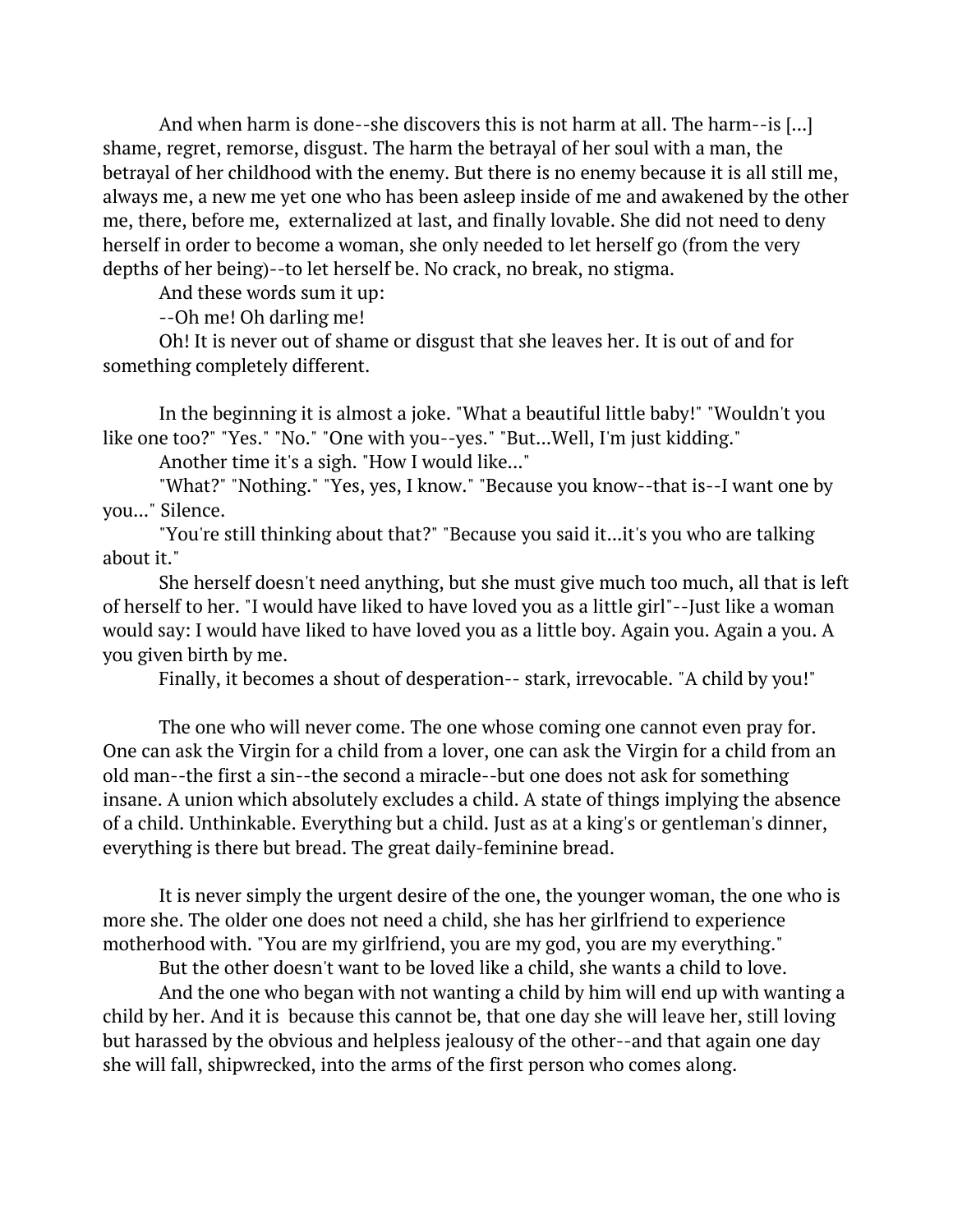(My child, my friend, my all, and your ingenious words, Madame--my feminine brother, never sister. One could say that the word sister evokes a certain fear in them, as if it might forcefully reinstate them in the world, which they have left forever.)

In the beginning, it is the older woman who fears the child more than the other does not wish it. One could say that the older one instills in her friend despair, transforms the smile into sigh, the sigh into wish, the wish into obsession. It is the older woman's obsession that creates the younger woman's obsession. "You'll leave, you'll leave, you'll leave. You want the baby by me, you will want it by the first man who comes along... You are thinking about it again... You looked at that man. What a good father he would make for your child--right? Go away, I can't give that to you..."

Our apprehensions evoke, our fears prompt, our obsessions incarnate. Forced to be silent about this, the young woman thinks about it constantly, she only has eyes for young women with their arms full. And the thought that I will never have one, for never, never will I leave her. (That is the very moment that she leaves.)

The child--a fixed point from which she will henceforth not remove her eyes. The child repressed rises to the surface of her eyes like a drowned person. One must be blind not to see him there.

And the one who in the beginning wanted a child by her will end up by wanting a child by it doesn't matter who: by the very he [...] abhorred. The persecutor becomes the rescuer. The Friend--the Enemy. And the wind returns to its circling...

The child begins within us well before its own beginning. There are pregnancies that last for years of hope, for eternities of despair.

And all the women friends who marry. And all the husbands of these friends, so fun-loving, so open, so close... And to think that I could also...

Immured. Buried alive.

And the other one gets worked up. Allusions, suspicions, reproaches. The young woman: "Don't you love me anymore?" "I love you but--you will leave me anyway." You'll leave, you'll leave, you'll leave.

Before leaving she will want to die. Then, in the throes of death, without knowing anything, without premeditating anything, without thinking anything, by the pure and triple instinct for life--youth, time, womb--she will agree to a rendezvous, never needing to laugh and joke on the other side of town--and of life--with whomever--with the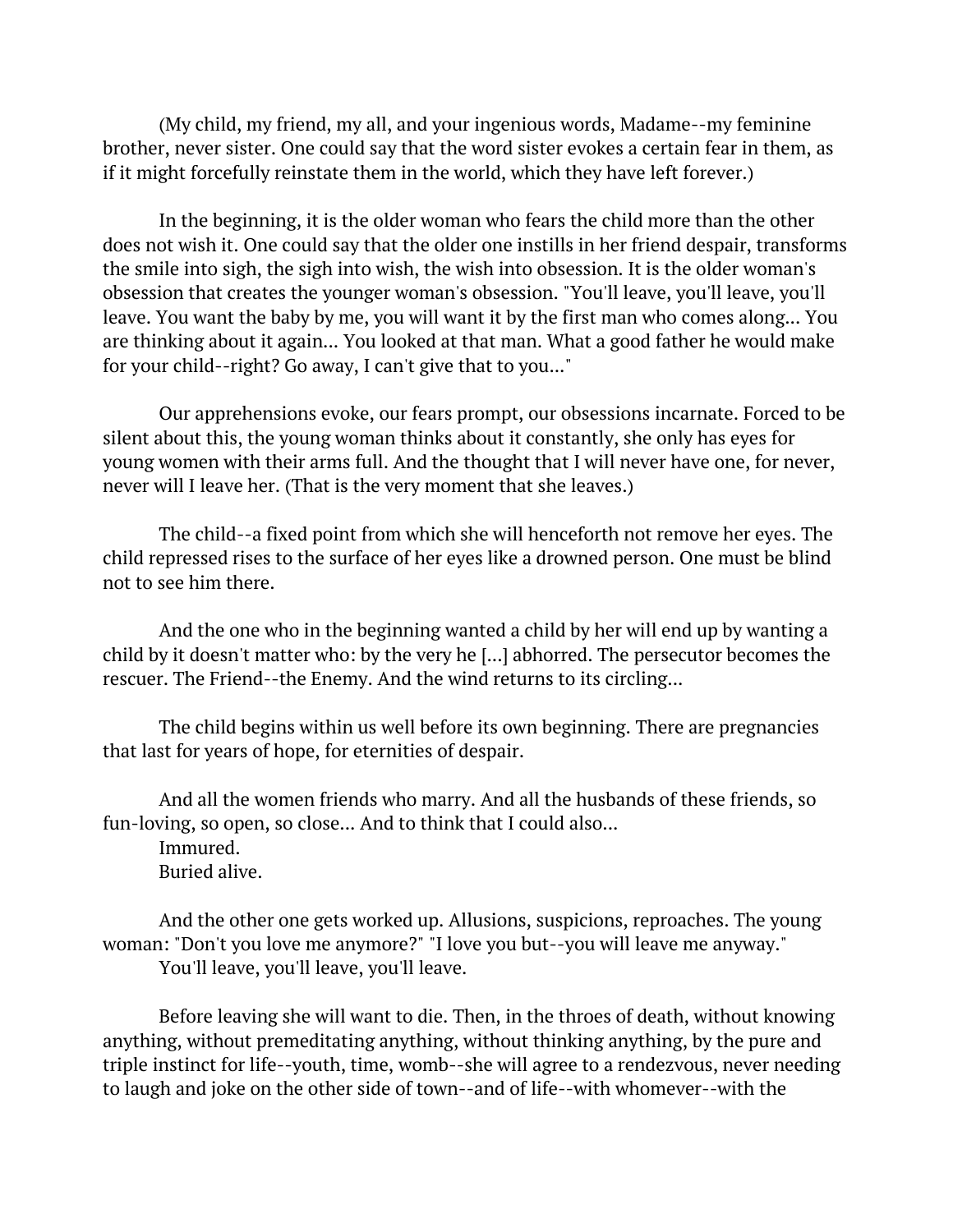husband of one of her friends or with a subordinate of her father, as long as it is not with her.

The man, after the woman, what simplicity, what kindness, what frankness. What liberty! What purity.

Then it will be the end. The beginning of a lover? The lover's chase? The stability of a husband?

It will be the Child.

I omit the exceptional case: the woman without a maternal instinct.

I omit also the common case: the corrupted girl, whether by nature or by fashion: the creature of pleasure, generally not worth considering.

I omit also the rare case of the soul in pain, the person who, in love, searches for the soul, therefore--predestined for a woman.

And the great lover, the woman who, in love, searches for love and takes the good anywhere she finds it.

And the clinical case.

I take the normal case, natural and vibrant, of the young feminine being fearing men, going toward women and wanting to have a baby. The being who, among the stranger, the indifferent one, indeed the enemy-liberator and the woman lover-repressor, ends up choosing the enemy.

The one who wants to have a child more than to be in love.

The one who loves her child more than her love.

For the Child is an innate property, it exists in us before love, before the lover. Its desire to be is what makes us open our arms. A young girl, I'm speaking about those from the North, is always too young for love, but never too young for a child. At thirteen she dreams of it.

An innate property that must be given to us. Some begin by loving the donor, others finish by loving him, some end up giving in to him, others by not giving in.

An innate property that must be given to us. The person who does not give this to us takes it from us.

And we will find her again, with her arms full and a heart full of hate toward the woman whom she will henceforth characterize as ungrateful like all who don't love any longer, unjust like all who still love--a youthful mistake.

She cannot be tempted anymore.

Don't be upset with me. I am responding to the Amazon, not to the pale feminine image that wants nothing from me. Not to the one who gave me the book but to the one who wrote it.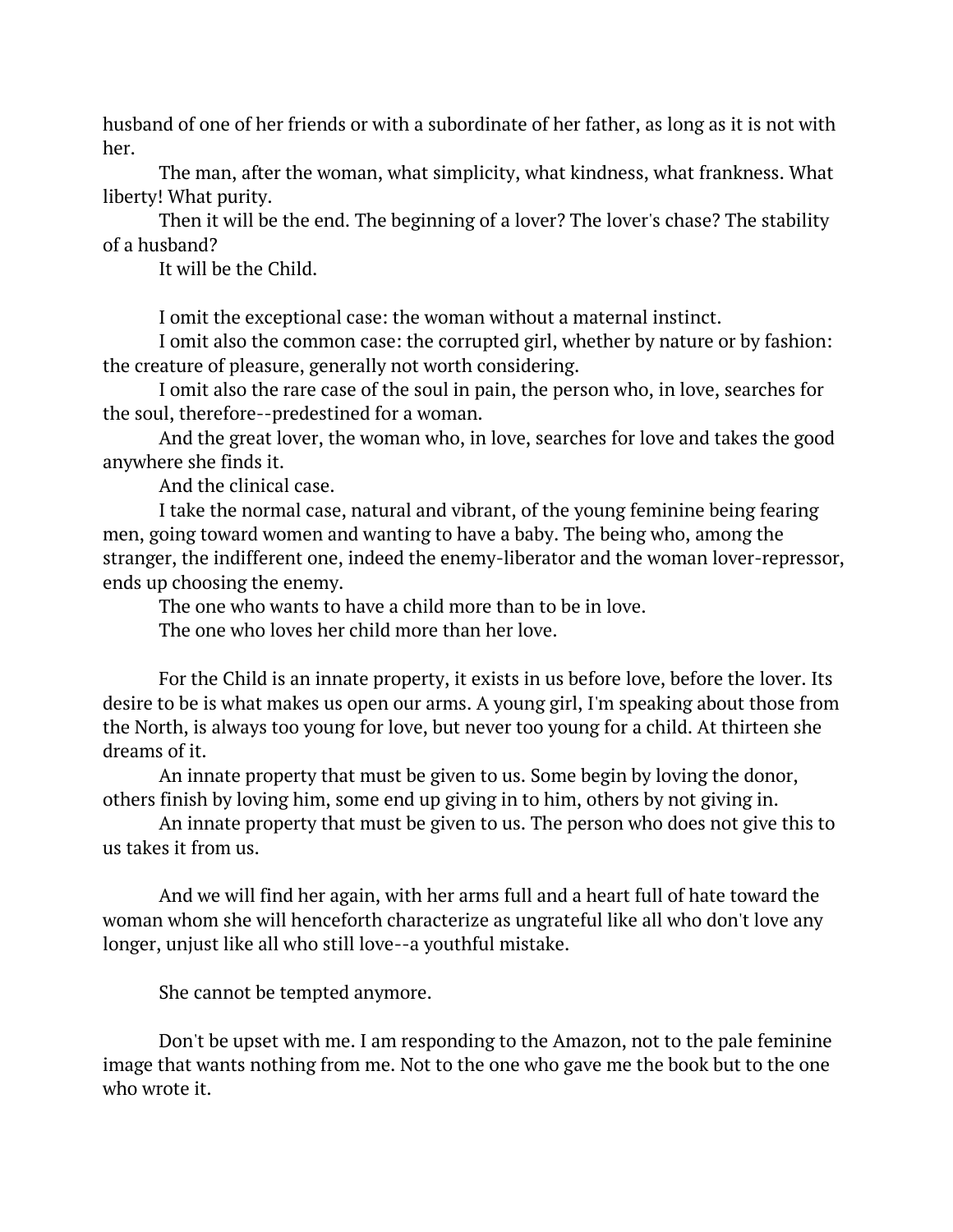If you had never mentioned the child, I would have seen this as a conscious omission, a complete renunciation by silence, a scar that I would have respected. But you always come back to the same thing, you bounce it like a ball: "What right do women have to create or destroy life? Two children--two neglects," etc.

This is the only weak point, the only vulnerable point, the only tear in this perfect entity which is two women who love each other. The impossible thing is not resisting the temptation of a man but resisting the need for a child.

The only weak point that undermines all of this. The only vulnerable point through which the enemy army can enter. For even if one day we would be able to have a child without him, we will never be able to have a child by her, a little "you" to love.

And even if the miracle came true, open your eyes and what would you have: two mothers.

(Is it an adopted daughter? Not yours, not mine? With two mothers, on top of it all? Let nature have its way.)

The child, the only vulnerable point that ruins this relationship. The only saving grace for men. And for humanity.

An entity too complete. A unity too one. ("Two makes one." No...two makes three.) A road that leads to nowhere. A blind alley. Let's retrace our steps.

You are beautiful in vain, you are the Only One in vain--the first nonentity will triumph in you. A nonentity that will be blessed. Meanwhile you will remain cursed.

--But this is the same case as not being able to have a child with a certain man. Is that any reason to leave him?

An exceptional case cannot be compared to a law that has no exception. It is the entire tribe, the entire relationship, everything that is condemned in each case of love between women.

To leave the sterile man for his fertile brother is one thing, leaving the eternally sterile woman for an eternally fertile male enemy is another. There I say farewell to only one man, here I say farewell to the entire species, the entire cause, to all women in one.

Replace only the object [...]. Switch river banks--and the world.

Oh! I know sometimes this goes on until death. A touching and terrifying scene [...] on a wild Crimean shore, of two middle-aged women who have lived their lives together. One of them is the sister of a great Slavic philosopher, who is now being read in France.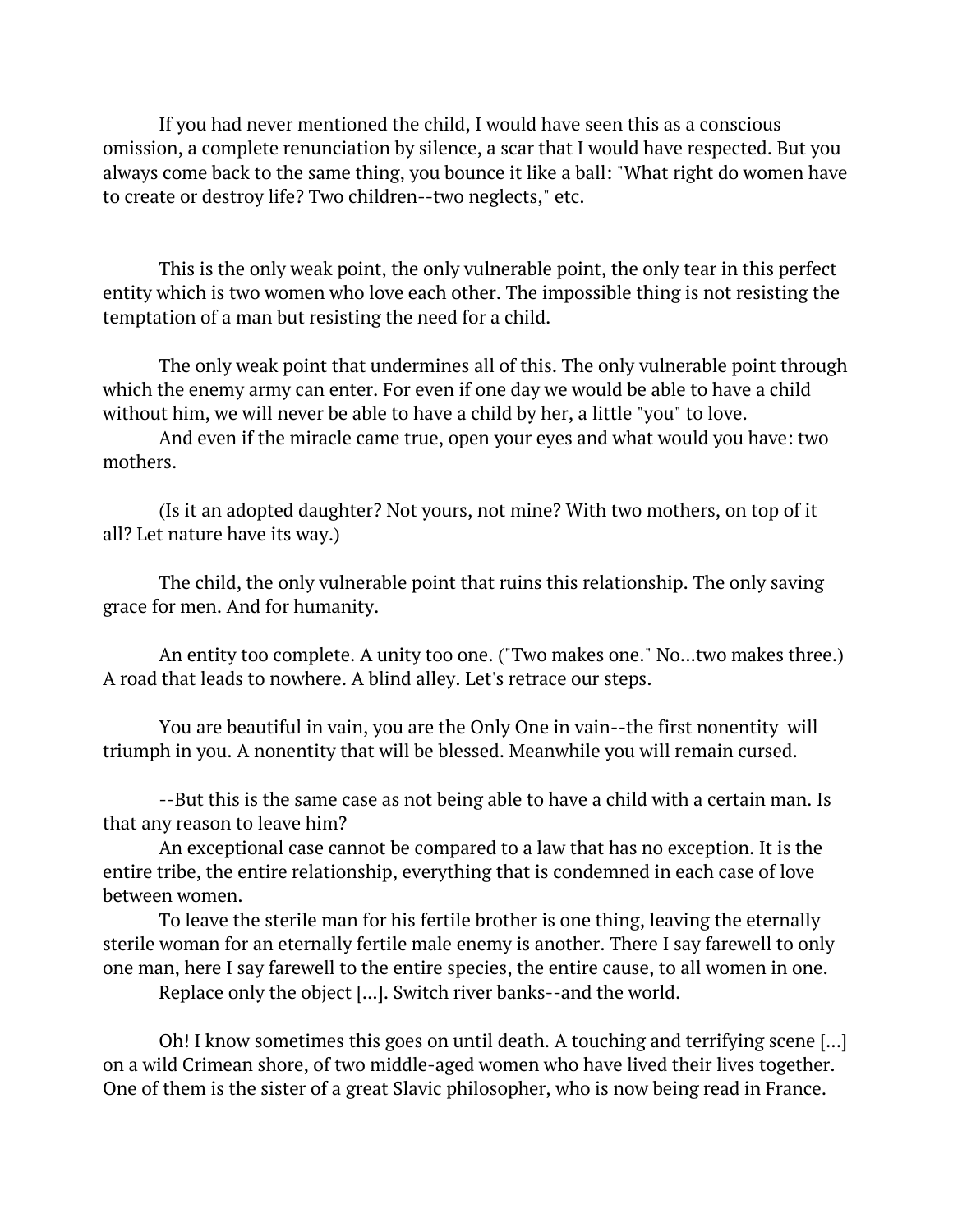The same luminous brow, the same stormy eyes, the same full, naked mouth. But they have around them an emptiness more empty than an old sterile "normal" couple, an emptiness more isolating, more emptying.

Only, only for this--an accursed species.

Then again it could be that if the young woman is a deep person, it's the horror of this curse that makes her leave.

"What society says of them" does not mean anything, should not mean anything, because all that it says is badly said, all it sees--badly seen. A malicious look of envy, of curiosity, of indifference. Society has nothing to say, it wallows in evil itself.

God? Once and for all, God does not have anything to do with carnal love. His name, joined or set in opposition to the name of a beloved, whether male or female, sounds like a sacrilege. There are some things that are incommensurable: Christ and carnal love. God has nothing to do with these trifles, except to heal us. He said once and for all--Love Me, the Eternal One. Beyond that--all is vanity. Absolute, incurable vanity. The very fact that I love a human being in this way betrays Him who, for my sake and for others', died on the cross of another kind of love.

The Church and the State? They will have nothing to say as long as they pressure and bless thousands of young men to kill one another.

But what will she say about it, what does Nature say, the only avenger and the only judge of our physical deviations. Nature says: no. Forbidding us this, she defends herself. God, in forbidding us one thing, does so out of love for us, while Nature, in forbidding us this, does so out of love for herself, out of hatred toward everything that is not she. Nature hates the monastery as much as she hates the Island on which the head of Orpheus lands. Her vengeance is our downfall. It is only that in the monastery we have God to help us, while there on the island, only the sea in which to drown ourselves.

The Island--part of the land which is not, a land one cannot leave, a land one must love because one is condemned to it. A place from which everything can be seen, but from which nothing can be done.

A land that is not counted. A dead end.

The great dejected woman who was a great poetess chose the place of her birth well.

A league of lepers.

Outside of nature. But how can a young girl, so close to nature, stray from the path, so completely, so trustfully?

This is a spiritual trap. When she falls into the arms of her older woman, she does not fall into nature's trap nor that of the lover, who is too often seen as a seductress, a huntress, a rapist, even a vampire, while she is almost always, a noble and hurt being,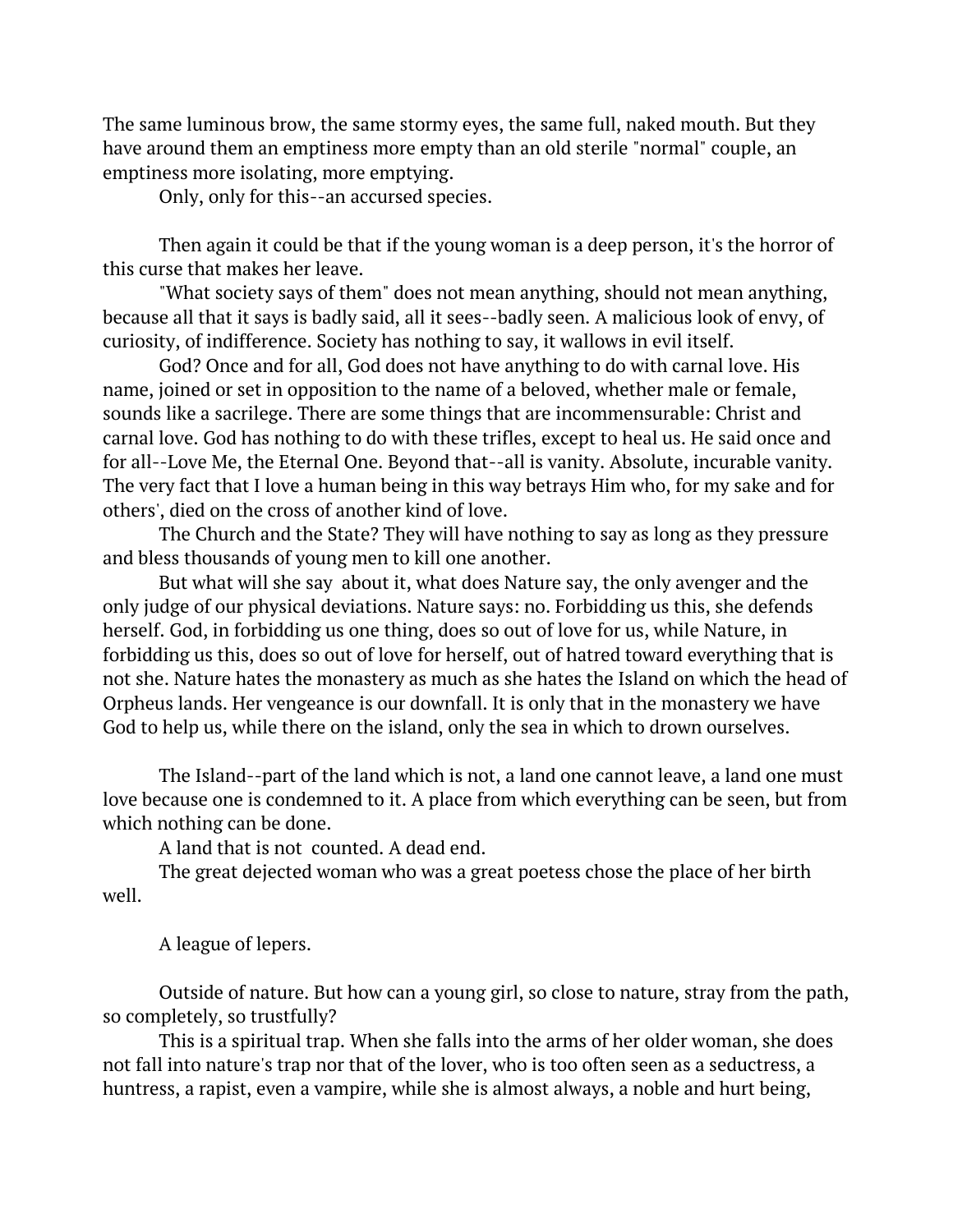whose only crime is that she "sees it coming" and--saying so in advance--sees thte parting. The young woman falls into the spiritual trap.

She wants to love--but..., she would love only-- if...and then there she is in the arms of the other woman, her head laying against the breast where the soul resides.

Push her away? Ask it of the old and young men.

...Then, that meeting. Unexpected and inevitable for--if from this moment they live in two different worlds--the earth remains ever the same: the one they walk upon.

The heart leaps, an ebb and flow of blood. And the first and final weapon of a woman--that she disarms with, believing she can even disarm death--her final pathetic semblance of courage--a live blade already red--her smile. Then there is a small incoherent trickle of syllables, running one after the other like small ripples of water over pebbles. What did she say? Nothing, for the other woman did not hear anything, just as we never hear the first words, [...]. But here the other woman's eyes having left the animated mouth perceives that this motion has a meaning: ...ten months...love...he likes me better than the rest...he presses... (Swallow this, take this, take this once more, take every bit of it--for everything you have done to me[...]!) ...I said so--he presses... (More than the entire earth, more than the entire sea--on the heart of the Older Woman).

What voluptuous vengeance! And in her eyes--such hatred. The hatred of a slave finally freed. The pleasure she feels treading on that heart.

Finally this little flow is completely dammed up--only the undulations remain- slow, melodious, crystalline: "Wouldn't you like to see me, to see us, my husband and me..."

She didn't forget a thing. It is that she remembers too much.

Then bathing the baby: a daily ritual, sacred.

The visible triumph--almost indecent--of his manhood. For, right away she has a son, always a son, as if Nature, hasty to gather in her rights, didn't want to waste time on a girl. Not a little one you, imploring and impossible--a little he, who comes by himself, comes without asking, on order, a simple result (a grand goal!)

The other woman, clinging to her last hope, or simply not knowing what to say:

"He looks like you." "No (drily and firmly) Gives him a dry and firm name. The final dart releasing perhaps the final residue of the great poison called love:

"He looks like his father. The living image of my husband." There is intentional vulgarity in this vengeful statement. She only chooses words that are the most hurtful, the most vulgar, the most everything (look at me, you've loved a normal person!) By choice or by instinct? This comes out naturally, she hears her own words (like once long ago she heard her own laughter...) Then after the ritual bath, when Moses is saved and wrapped in swaddling clothes, she gives him her breast and--then the supreme vengeance--with the lowered eyes of a wet nurse, she half watches the eyes of the older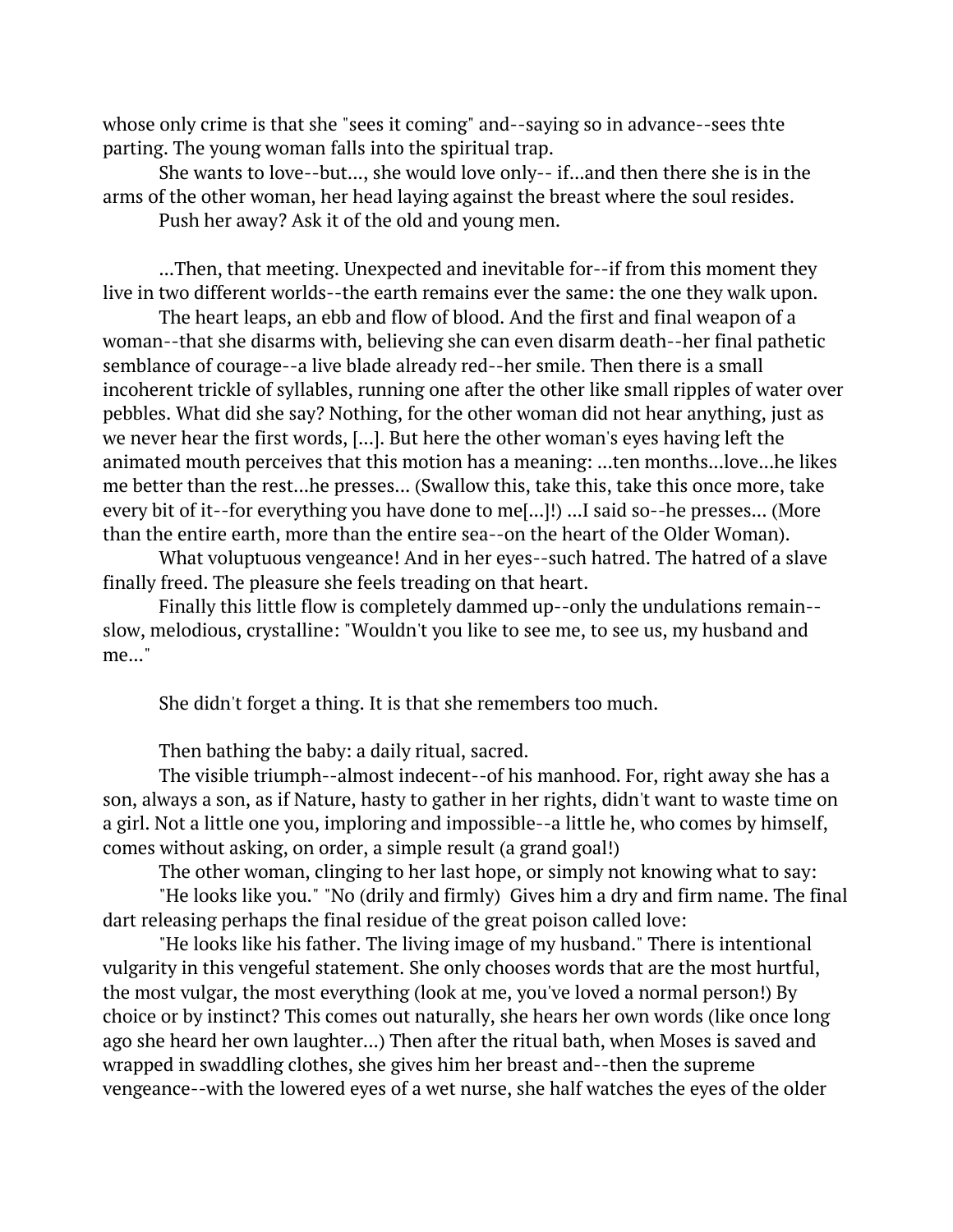woman, which are flashing in envy yet immersed in a mist of tenderness. For in the depths of every woman, if she isn't a monster, for even in the heart of every monster...but there are no monsters among women.

This lightning flash, this smile--she knows them well, but--for one reason or another, she does not lift her eyes.

If the man is sensitive, he will never ask:"What are you thinking?"

Perhaps, when the other woman leaves, she'll want to beat her head against the wall.

Perhaps, when the other woman leaves, she'll not want to offer her lips.

If a man were sensitive, he would not embrace her immediately but would wait--to embrace her--until after the other has left--completely.

(Why did she come? To get hurt. Sometimes this is all that is left to us.)

Then there will be the other meeting, the counter-meeting, a debt to pay. The very same earth (except for this, nothing else is worth mentioning, for

everything that goes on, goes on within).

The same for spectators and audience. (Nature's final vengeance: the fact that they were too isolated, too together, too one-for-the-other, that henceforth they will only see each other in the presence of others and everything will come between them.)

At the same time: Youth is eternal, as long as she exists.

"Look, isn't that your friend passing by?" "Where?" "That one, with the brunette in blue."

Before seeing, she knows.

And here the human wave, more inhumane and inescapable than that of the sea, leads to her friend, leads her...

This time it is the older woman who begins: "How are you?" (and without waiting, without listening) "Allow me to introduce to you my girlfriend, Miss so-and-so..." (a name). If the previous one, whose blood has completely drained from under her makeup, "was" blonde--the new one, the replacement will undoubtedly be a brunette. Charming- strong. Posthumous fidelity? Desire for complete death? Or a final blow to memories? Bitterness toward all blondes? Killing the light with the dark? It's a law. Ask men why.

There are looks that kill. That is not so in this case, the brunette goes away, very much alive, on the arm of the older woman--the lover. The flowing blue waves of her long gown physically place the neverending seas between the one who remains and the one who leaves.

At night, leaning over the sleeper she adores: "Oh, John, if you only knew, if you only knew, if you only knew..."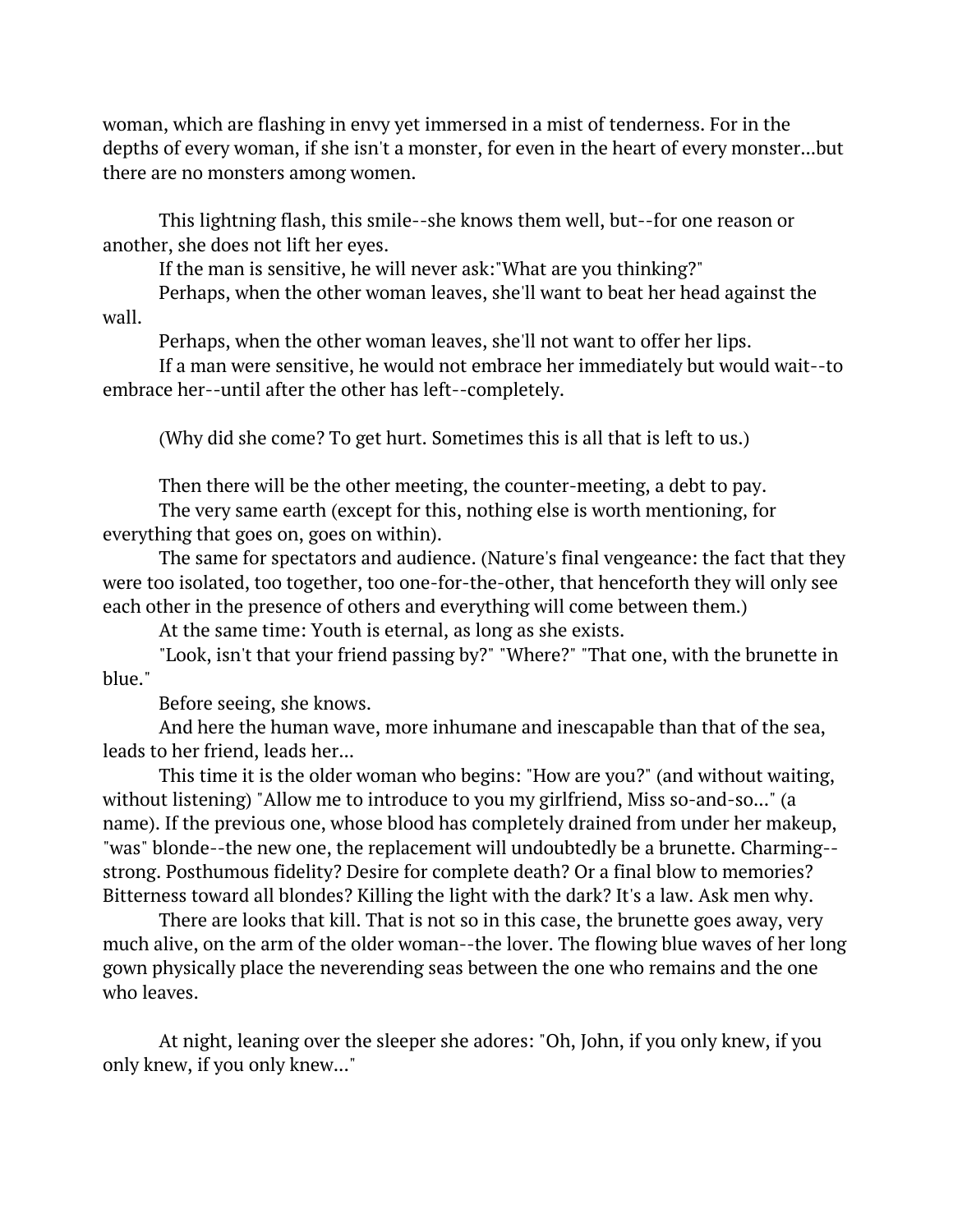It's not the day of the child's birth, it is today, three years later when she has come to know what it has cost her.

As long as the other woman doesn't get old, she will always be seen accompanied by a living shadow.

The dark-haired woman will change: becoming light-haired again or red-haired. The dark-haired woman will leave her just like the fair one. Like all walkers set out for their unknown goal--always the same--resting for a moment under a tree which will never walk.

All of them--will pass through. All of them would pass through there, if... But one does not stay eternally young.

The other woman! Let's think about her. The island. Forever isolated. The mother, losing, one after the other, all her daughters, losing them forever, for not only do they not come to her to place their children in her arms but, noticing her at the curve of the road, they will furtively make a sign of the cross on the blonde head. Niobe with her feminine progeny, destroyed by that other hunter, ferocious in other ways. Forever losing at the only game that really matters--and that could be. Shame. Exile. The damned. Pale, ghostlike vision and whose tribe we do not identify except by this knowing look, of recognition, of evaluation [...] where the comissioner-judge is joined to the idolater, the player of chess beatified--a look of various layers of depth, where the last always turns out to be next-to-last, endless, bottomless, where all features are useless, for it is an abyss--an indescribable look, effaced by the wintery smile of denial.

Young women are recognized by their smiles, but older women--it is because of their smiles that they are ignored.

Whether young or old, it is these women who have the most spiritual appearance. All others with a physical appearance are not that, they do not have it in them, or they have it temporarily.

She lives on an island. She creates an island. She is an island. An island with an endless colony of souls. Who knows, perhaps at this very moment, there in the West Indies, at the edge of the world...a young girl, ties back her dark hair...

These "Who knows"--nourish.

And they are the only sure thing.

She will die alone for she is too proud to love a dog, is too full of memories to adopt a baby. She wants neither animals, nor orphans, nor a lady companion. She doesn't even want a girl-companion. King David, warming himself with the inanimate heat of Avizag, was a boor. She does not want paid warmth, an obligatory smile. She does not want to be a vampire or a grandmother. This may be good for a man who, in old age is content with scraps, [...] with touching aimed for other shores, with touching--other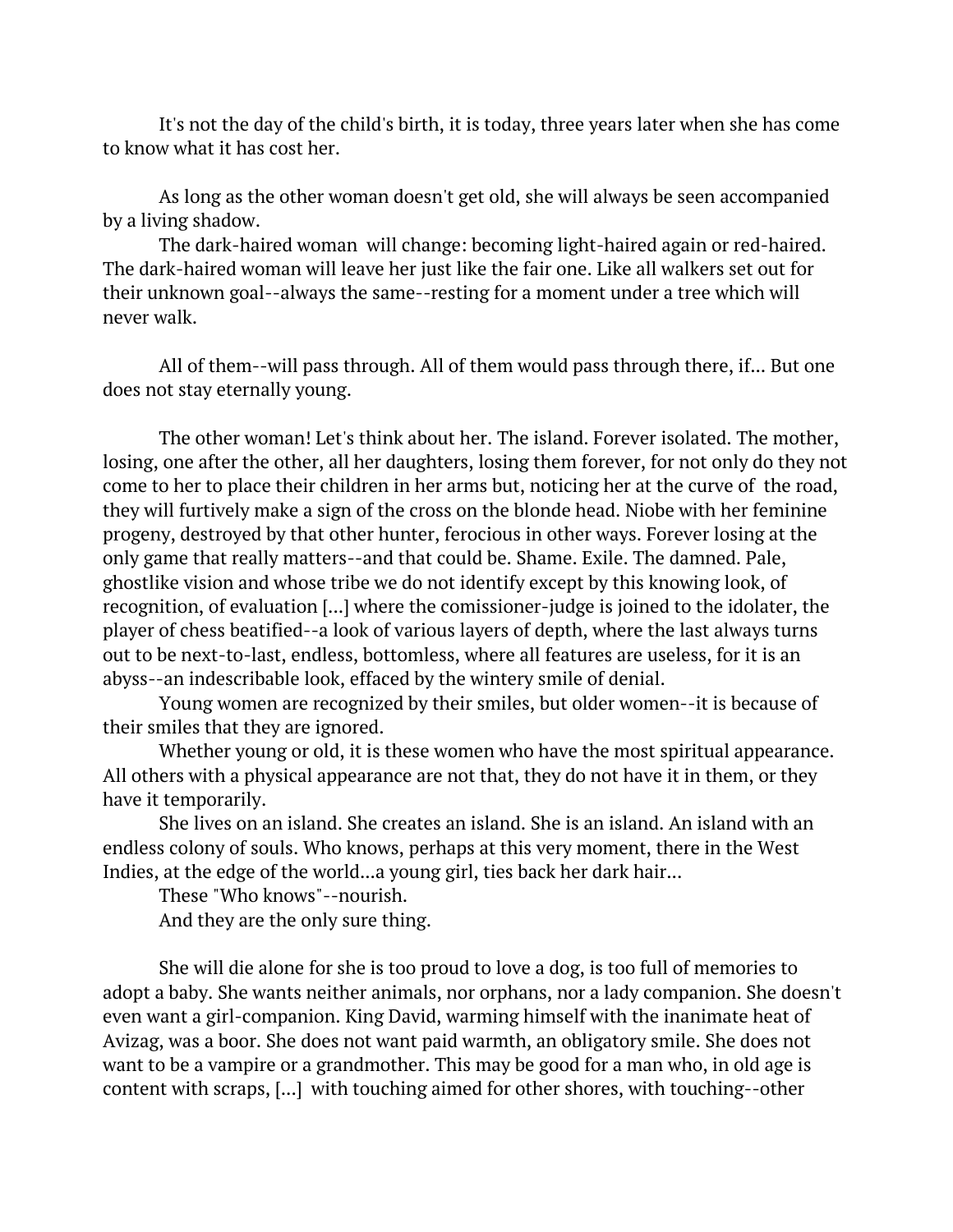elbows, with smiles moving on to other lips--interrupted, accidentally stolen.--"Go on, girls, go on..." She will never be a poor relation at a celebration of someone else's youth. Neither friendship nor respect nor the other abyss which is our own kindness, she will put nothing in the place of love. She will not renounce the magnificent darkness, the round and black burn--a circle with a magic different from yours, Faust!--from the fire of joy, long ago. She will stay firm--against all springtimes.

Even if a young woman were to throw herself against her like a child throws itself against a passer-by or against a wall--the passer-by, she would avoid, the wall--she will be immovable. This furious lover, when an old woman, remains pure out of pride. She, who all of her life evoked fear, does not wish to evoke fear that way. The young demon will never transform into an old witch.

Benevolence--disdain--distance.

\*"Passez vites, folles et belles..."

Sous les murs d'une poudriere Par le temps presque renverses, La main devant votre lumiere Passez, jeunes filles, passez.

He, however--he is surrounded by the legitimized glory of all those blondes of the past, he goes on. She--is surrounded by a mist of horror.

Neither God, nor other human beings, nor her self-pity can do anything about her, about her natural and fatal inclination, only her pride will be able to. And it alone will be able to. And it is able to so well that the eternally young girl, completely intimidated, turns to her mother: "This lady frightens me. She has such a hard look. How have I displeased her?"

And another girl, introduced to "this lady" by her mother--who knows why?--hears the lady speaking in a voice of restraint that seems to crack: "Your mother told me that you have a predilection for painting. One must cultivate these talents, Mademoiselle..."

Never dolled up, never madeup, never rejuvenated, embellished, falsified, leaving this to the "normal" old women, those who in the eyes of all, [...]with the blessings of a priest, marry in a lawful ceremony at age 60 a twenty-year old boy. She leaves this for Caesar's sisters.

The natural and fatal inclination of the mountain toward the valley, of the river toward the lake, [...]

Toward evening the entire mountain surges back toward her summit, by evening it is the summit. One could say her rivers flow back the wrong way. By evening she recovers herself.